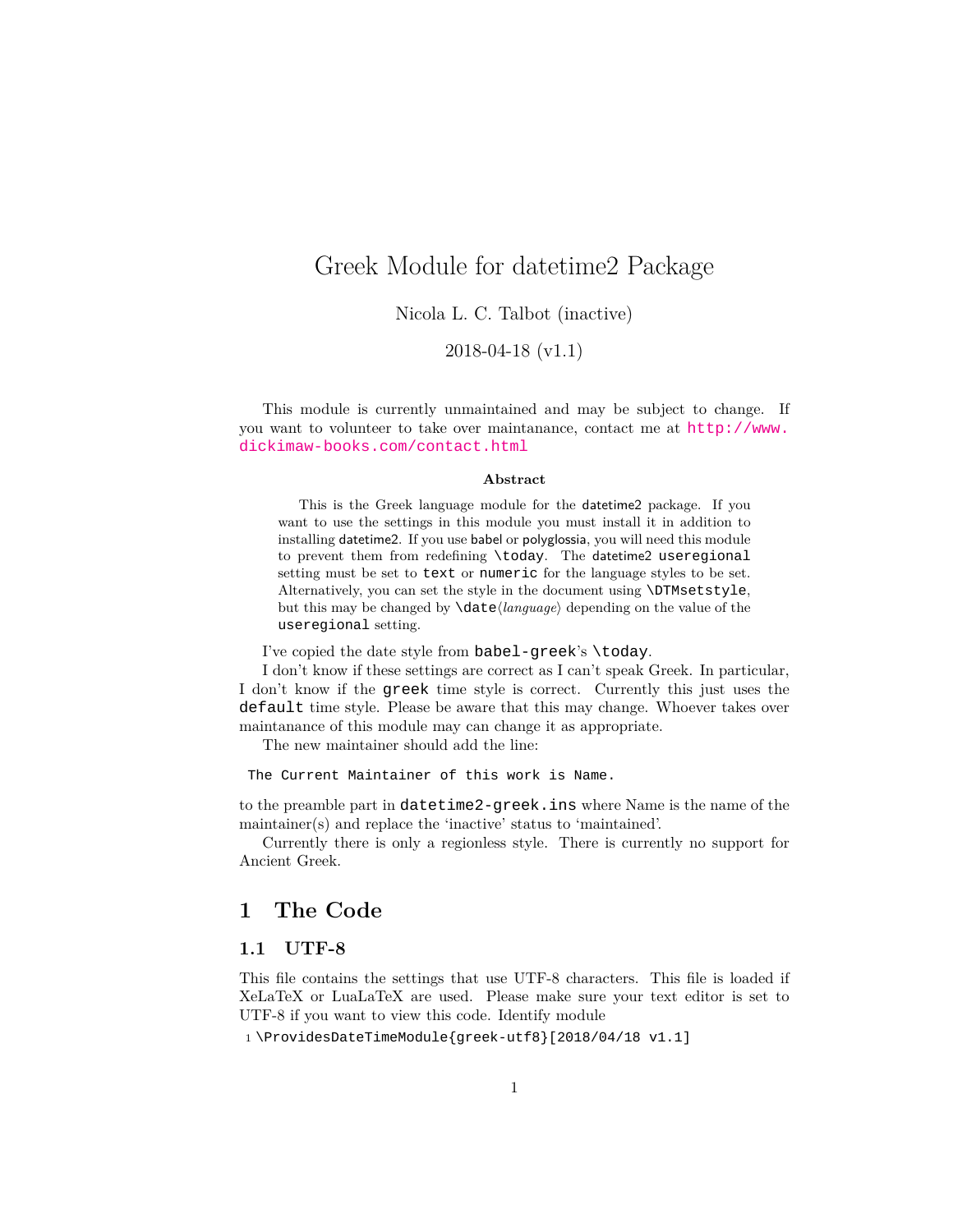<span id="page-1-0"></span>\DTMgreekordinal

| Inian cevol attiat        |                                                                                                                                                                                                                                                                                                                                                                                                                                                                                |
|---------------------------|--------------------------------------------------------------------------------------------------------------------------------------------------------------------------------------------------------------------------------------------------------------------------------------------------------------------------------------------------------------------------------------------------------------------------------------------------------------------------------|
|                           | 2\newcommand*{\DTMgreekordinal}[1]{%<br>\number#1<br>3<br>4 }                                                                                                                                                                                                                                                                                                                                                                                                                  |
| <b>\DTMgreekmonthname</b> | Greek month names.                                                                                                                                                                                                                                                                                                                                                                                                                                                             |
|                           | 5 \newcommand*{\DTMgreekmonthname}[1]{%<br>\ifcase#1<br>6<br>\or<br>$\overline{7}$<br>Ιανουαρίου%<br>8<br>\or<br>9<br>Φεβρουαρίου%<br>10<br>\or<br>11<br>Μαρτίου%<br>12<br>\or<br>13<br>Απριλίου%<br>14<br>\or<br>15<br>Μαΐου%<br>16<br>\or<br>17<br>Ιουνίου%<br>18<br>\or<br>19<br>Ιουλίου%<br>20<br>\or<br>21<br>Αυγούστου%<br>22<br>\or<br>23<br>Σεπτεμβρίου%<br>24<br>\or<br>25<br>Οκτωβρίου%<br>26<br>\or<br>27<br>Νοεμβρίου%<br>28<br>\or<br>29<br>Δεκεμβρίου%<br>$30\,$ |
|                           |                                                                                                                                                                                                                                                                                                                                                                                                                                                                                |

- 
- \fi
- }

If abbreviated dates are supported, short month names should be likewise provided.

#### **1.2 ASCII**

This file contains the settings that use LATEX commands for non-ASCII characters. This should be input if neither XeLaTeX nor LuaLaTeX are used. Even if the user has loaded inputenc with utf8, this file should still be used not the datetime2-greek-utf8.ldf file as the non-ASCII characters are made active in that situation and would need protecting against expansion. Identify module \ProvidesDateTimeModule{greek-ascii}[2018/04/18 v1.1]

If abbreviated dates are supported, short month names should be likewise provided.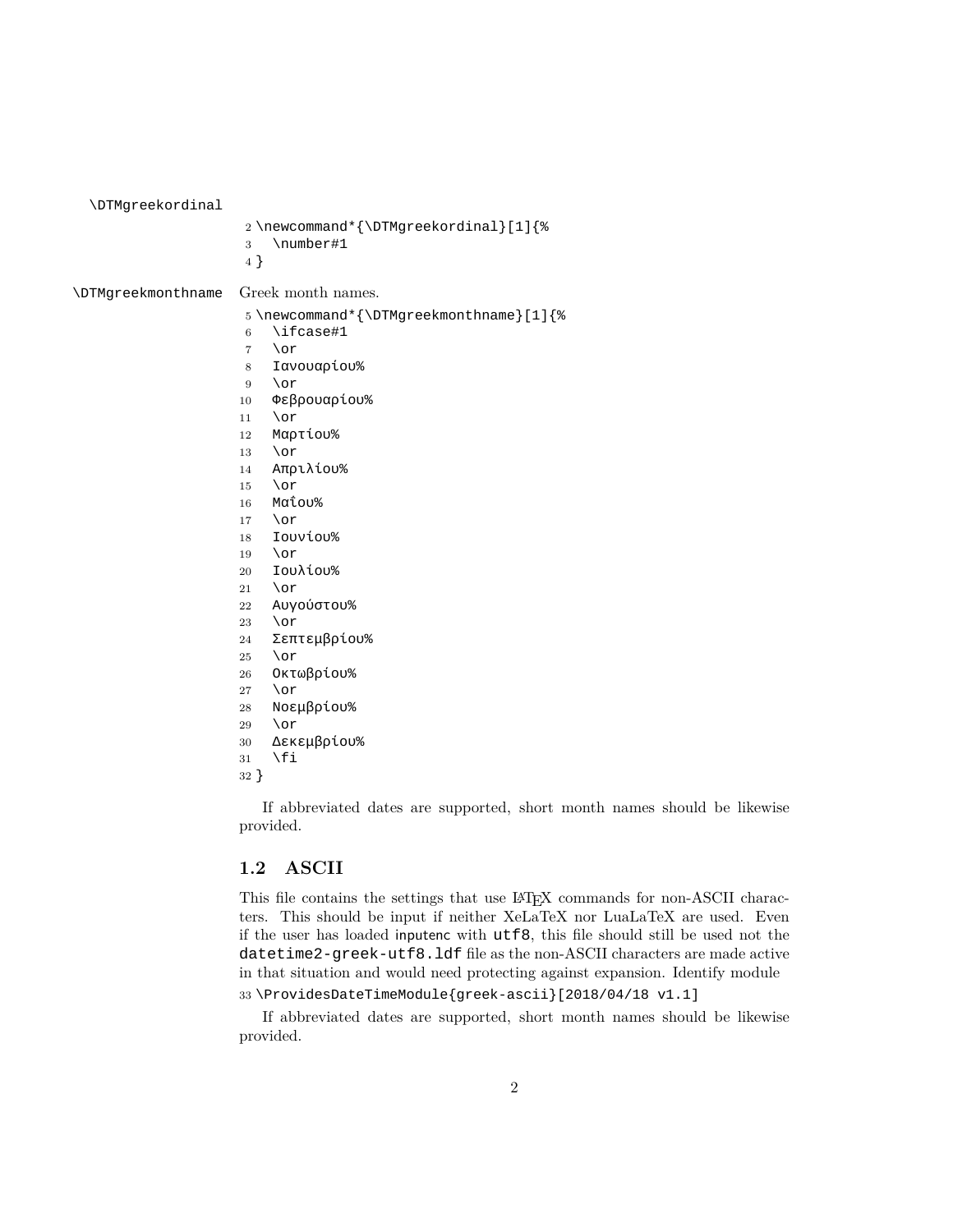<span id="page-2-0"></span>\DTMgreekordinal

```
34 \newcommand*{\DTMgreekordinal}[1]{%
                   35 \number#1
                   36 }
\DTMgreekmonthname Greek month names.
                   37 \newcommand*{\DTMgreekmonthname}[1]{%
                   38 \ifcase#1
                   39 \or
                   40 Ianouar\protect\'iou%
                   41 \or
                   42 Febrouar\protect\'iou%
                   43 \or
                   44 Mart\protect\'iou%
                   45 \or
                   46 April\protect\'iou%
                   47 \or
                   48 Ma\protect\'{\protect\"i}ou%
                   49 \or
                   50 Ioun\protect\'iou%
                   51 \or
                   52 Ioul\protect\'iou%
                   53 \or
                   54 Augo\protect\'ustou%
                   55 \or
                   56 Septembr\protect\'iou%
                   57 \or
                   58 Oktwbr\protect\'iou%
                   59 \or
                   60 Noembr\protect\'iou%
                   61 \or
                   62 Dekembr\protect\'iou%
                   63 \fi
                   64 }
```
### **1.3 Main Greek Module (datetime2-greek.ldf)**

#### Identify Module

\ProvidesDateTimeModule{greek}[2018/04/18 v1.1]

Need to find out if XeTeX or LuaTeX are being used.

```
66 \RequirePackage{ifxetex,ifluatex}
```
XeTeX and LuaTeX natively support UTF-8, so load greek-utf8 if either of those engines are used otherwise load greek-ascii.

```
67 \ifxetex
```
\RequireDateTimeModule{greek-utf8}

- \else
- \ifluatex
- 71 \RequireDateTimeModule{greek-utf8}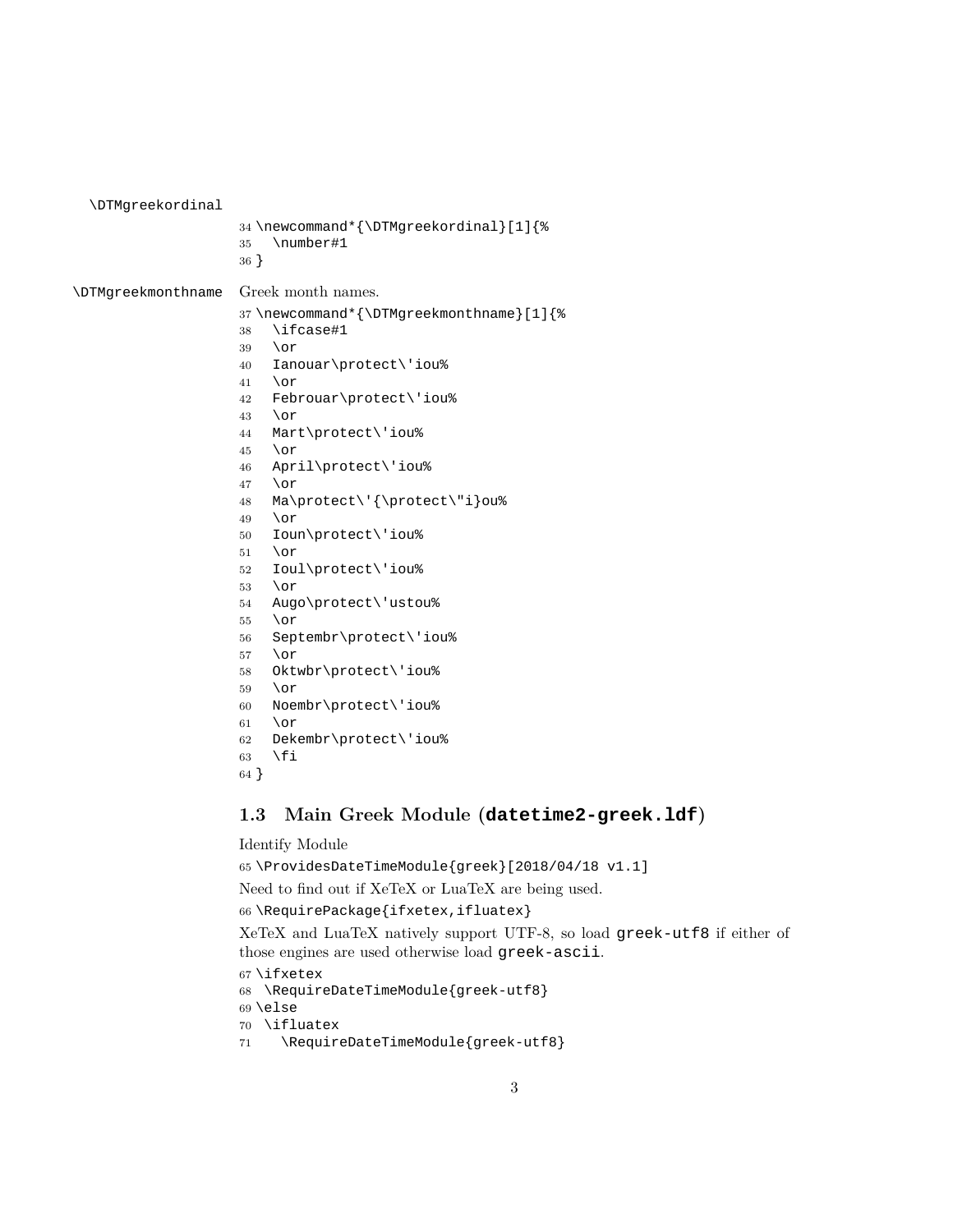<span id="page-3-0"></span>

|                              | 72 \else<br>\RequireDateTimeModule{greek-ascii}<br>73<br>∖fi<br>74<br>$75$ \fi                                                                                                                                                                                                                                                                                                                                                                                                                                                                                                                                                                                                                            |
|------------------------------|-----------------------------------------------------------------------------------------------------------------------------------------------------------------------------------------------------------------------------------------------------------------------------------------------------------------------------------------------------------------------------------------------------------------------------------------------------------------------------------------------------------------------------------------------------------------------------------------------------------------------------------------------------------------------------------------------------------|
|                              | Define the greek style. The time style is the same as the default style<br>provided by date time 2. This may need correcting. For example, if a 12 hour style<br>similar to the englishampm (from the english-base module) is required.<br>Allow the user a way of configuring the greek and greek-numeric styles.<br>This doesn't use the package wide separators such as <b>\dtm@datetimesep</b> in<br>case other date formats are also required.                                                                                                                                                                                                                                                       |
| <b>\DTMgreekdaymonthsep</b>  | The separator between the day and month for the text format.<br>76 \newcommand*{\DTMgreekdaymonthsep}{\space}                                                                                                                                                                                                                                                                                                                                                                                                                                                                                                                                                                                             |
| <b>\DTMgreekmonthyearsep</b> | The separator between the month and year for the text format.<br>77\newcommand*{\DTMgreekmonthyearsep}{\space}                                                                                                                                                                                                                                                                                                                                                                                                                                                                                                                                                                                            |
| <b>\DTMgreekdatetimesep</b>  | The separator between the date and time blocks in the full format (either text or<br>numeric).<br>78\newcommand*{\DTMgreekdatetimesep}{\space}                                                                                                                                                                                                                                                                                                                                                                                                                                                                                                                                                            |
| \DTMgreektimezonesep         | The separator between the time and zone blocks in the full format (either text or<br>numeric).<br>79 \newcommand*{\DTMgreektimezonesep}{\space}                                                                                                                                                                                                                                                                                                                                                                                                                                                                                                                                                           |
| <b>\DTMgreekdatesep</b>      | The separator for the numeric date format.<br>80 \newcommand*{\DTMgreekdatesep}{.}                                                                                                                                                                                                                                                                                                                                                                                                                                                                                                                                                                                                                        |
| <b>\DTMgreektimesep</b>      | The separator for the numeric time format.<br>81\newcommand*{\DTMgreektimesep}{:}                                                                                                                                                                                                                                                                                                                                                                                                                                                                                                                                                                                                                         |
|                              | Provide keys that can be used in <b>\DTMlangsetup</b> to set these separators.<br>82\DTMdefkey{greek}{daymonthsep}{\renewcommand*{\DTMgreekdaymonthsep}{#1}}<br>83\DTMdefkey{greek}{monthyearsep}{\renewcommand*{\DTMgreekmonthyearsep}{#1}}<br>84 \DTMdefkey{greek}{datetimesep}{\renewcommand*{\DTMgreekdatetimesep}{#1}}<br>85\DTMdefkey{greek}{timezonesep}{\renewcommand*{\DTMgreektimezonesep}{#1}}<br>86\DTMdefkey{greek}{datesep}{\renewcommand*{\DTMgreekdatesep}{#1}}<br>87\DTMdefkey{greek}{timesep}{\renewcommand*{\DTMgreektimesep}{#1}}<br>TODO: provide a boolean key to switch between full and abbreviated formats<br>if appropriate. (I don't know how the date should be abbreviated.) |
|                              | Define a boolean key that determines if the time zone mappings should be<br>used.<br>88\DTMdefboolkey{greek}{mapzone}[true]{}<br>The default is to use mappings.<br>89\DTMsetbool{greek}{mapzone}{true}                                                                                                                                                                                                                                                                                                                                                                                                                                                                                                   |
|                              |                                                                                                                                                                                                                                                                                                                                                                                                                                                                                                                                                                                                                                                                                                           |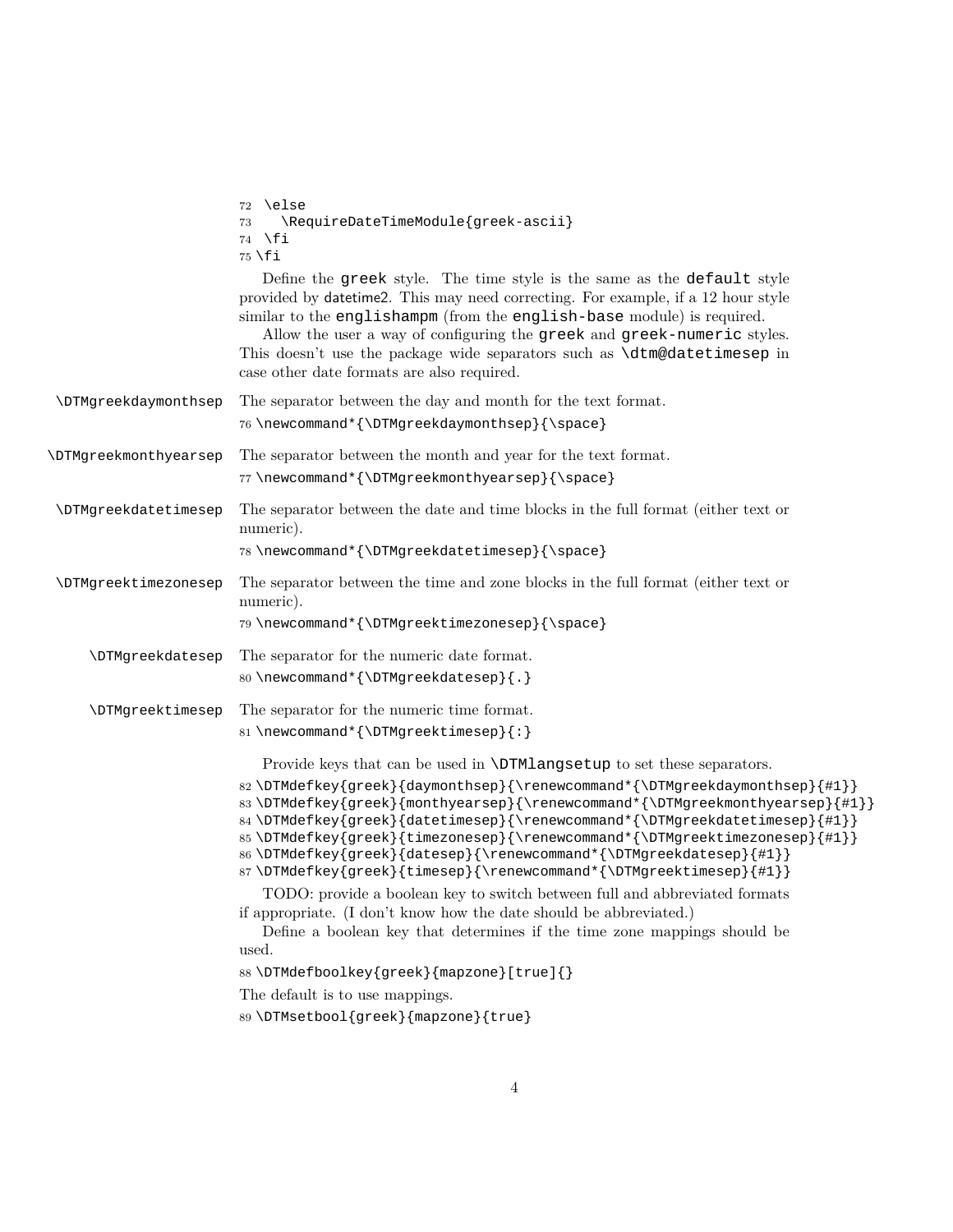```
Define a boolean key that determines if the day of month should be displayed.
90 \DTMdefboolkey{greek}{showdayofmonth}[true]{}
```
The default is to show the day of month.

```
91 \DTMsetbool{greek}{showdayofmonth}{true}
```
Define a boolean key that determines if the year should be displayed.

```
92 \DTMdefboolkey{greek}{showyear}[true]{}
```
The default is to show the year.

```
93 \DTMsetbool{greek}{showyear}{true}
```

```
Define the greek style. (TODO: implement day of week?)
```

```
94 \DTMnewstyle
```

```
95 {greek}% label
96 {% date style
97 \renewcommand*\DTMdisplaydate[4]{%
98 \DTMifbool{greek}{showdayofmonth}
99 {\DTMgreekordinal{##3}\DTMgreekdaymonthsep}%
100 {}%
101 \DTMgreekmonthname{##2}%
102 \DTMifbool{greek}{showyear}%
103 {%
104 \DTMgreekmonthyearsep
105 \number##1
106 }%
107 {}%
108 }%
109 \renewcommand*\DTMDisplaydate{\DTMdisplaydate}%
110 }%
111 {% time style (use default)
112 \DTMsettimestyle{default}%
113 }%
114 {% zone style
115 \DTMresetzones
116 \DTMgreekzonemaps
117 \renewcommand*{\DTMdisplayzone}[2]{%
118 \DTMifbool{greek}{mapzone}%
119 {\DTMusezonemapordefault{##1}{##2}}%
120 {%
121 \ifnum##1<0\else+\fi\DTMtwodigits{##1}%
122 \ifDTMshowzoneminutes\DTMgreektimesep\DTMtwodigits{##2}\fi
123 }%
124 }%
125 }%
126 {% full style
127 \renewcommand*{\DTMdisplay}[9]{%
128 \ifDTMshowdate
129 \DTMdisplaydate{##1}{##2}{##3}{##4}%
130 \DTMgreekdatetimesep
131 \qquad \text{If}
```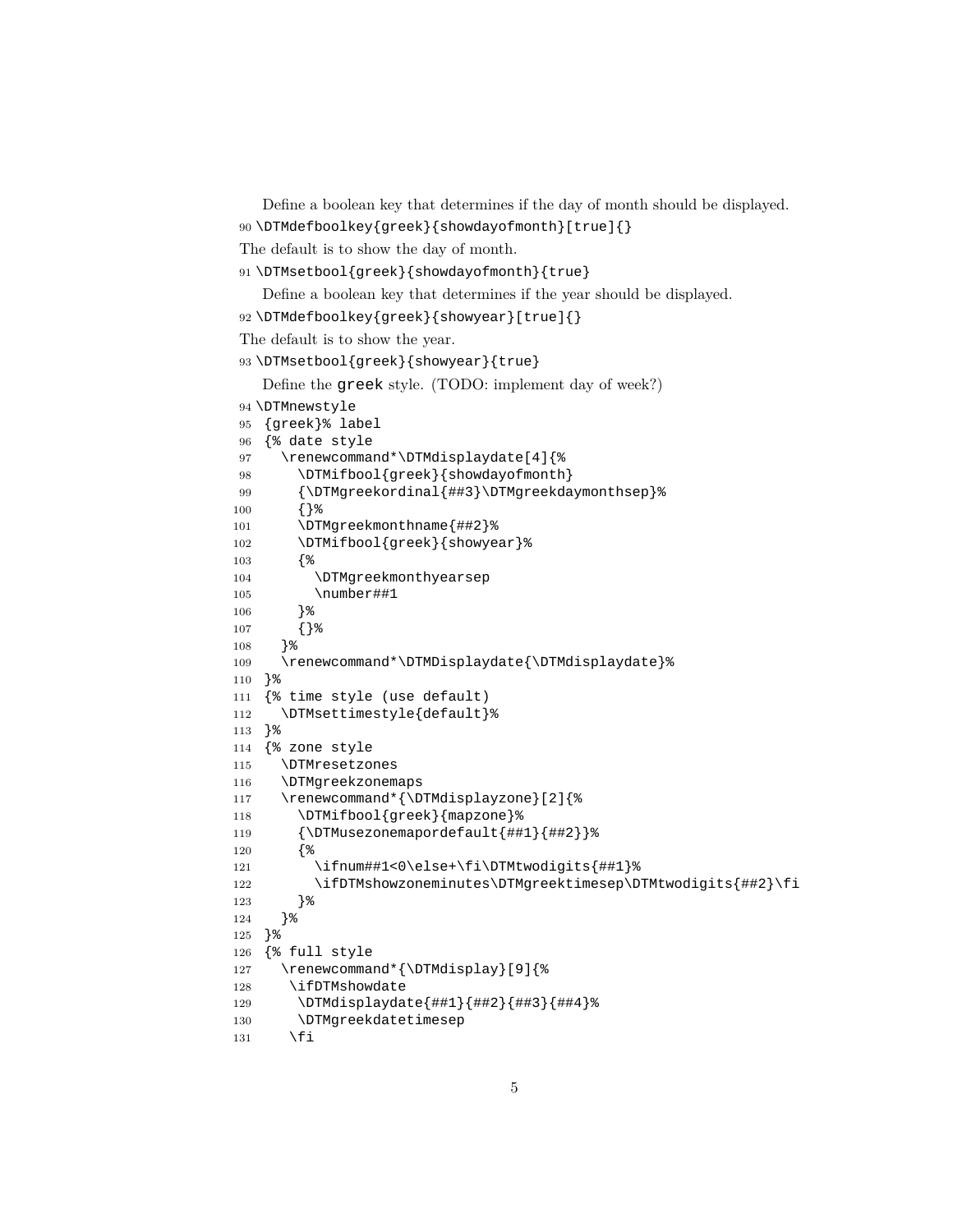```
132 \DTMdisplaytime{##5}{##6}{##7}%
133 \ifDTMshowzone
134 \DTMgreektimezonesep
135 \DTMdisplayzone{##8}{##9}%
136 \fi
137 }%
138 \renewcommand*{\DTMDisplay}{\DTMdisplay}%
139 }%
   Define numeric style.
140 \DTMnewstyle
141 {greek-numeric}% label
142 {% date style
143 \renewcommand*\DTMdisplaydate[4]{%
144 \DTMifbool{greek}{showdayofmonth}%
145 {%
146 \number##3 % space intended
147 \DTMgreekdatesep
148 }%
149 {}%
150 \number##2 % space intended
151 \DTMifbool{greek}{showyear}%
152 {%
153 \DTMgreekdatesep
154 \number##1 % space intended
155 }%
156 {}%
157 }%
158 \renewcommand*{\DTMDisplaydate}[4]{\DTMdisplaydate{##1}{##2}{##3}{##4}}%
159 }%
160 {% time style
161 \renewcommand*\DTMdisplaytime[3]{%
162 \number##1
163 \DTMgreektimesep\DTMtwodigits{##2}%
164 \ifDTMshowseconds\DTMgreektimesep\DTMtwodigits{##3}\fi
165 }%
166 }%
167 {% zone style
168 \DTMresetzones
169 \DTMgreekzonemaps
170 \renewcommand*{\DTMdisplayzone}[2]{%
171 \DTMifbool{greek}{mapzone}%
172 {\DTMusezonemapordefault{##1}{##2}}%
173 {%
174 \ifnum##1<0\else+\fi\DTMtwodigits{##1}%
175 \ifDTMshowzoneminutes\DTMgreektimesep\DTMtwodigits{##2}\fi
176 }%
177 }%
178 }%
179 {% full style
```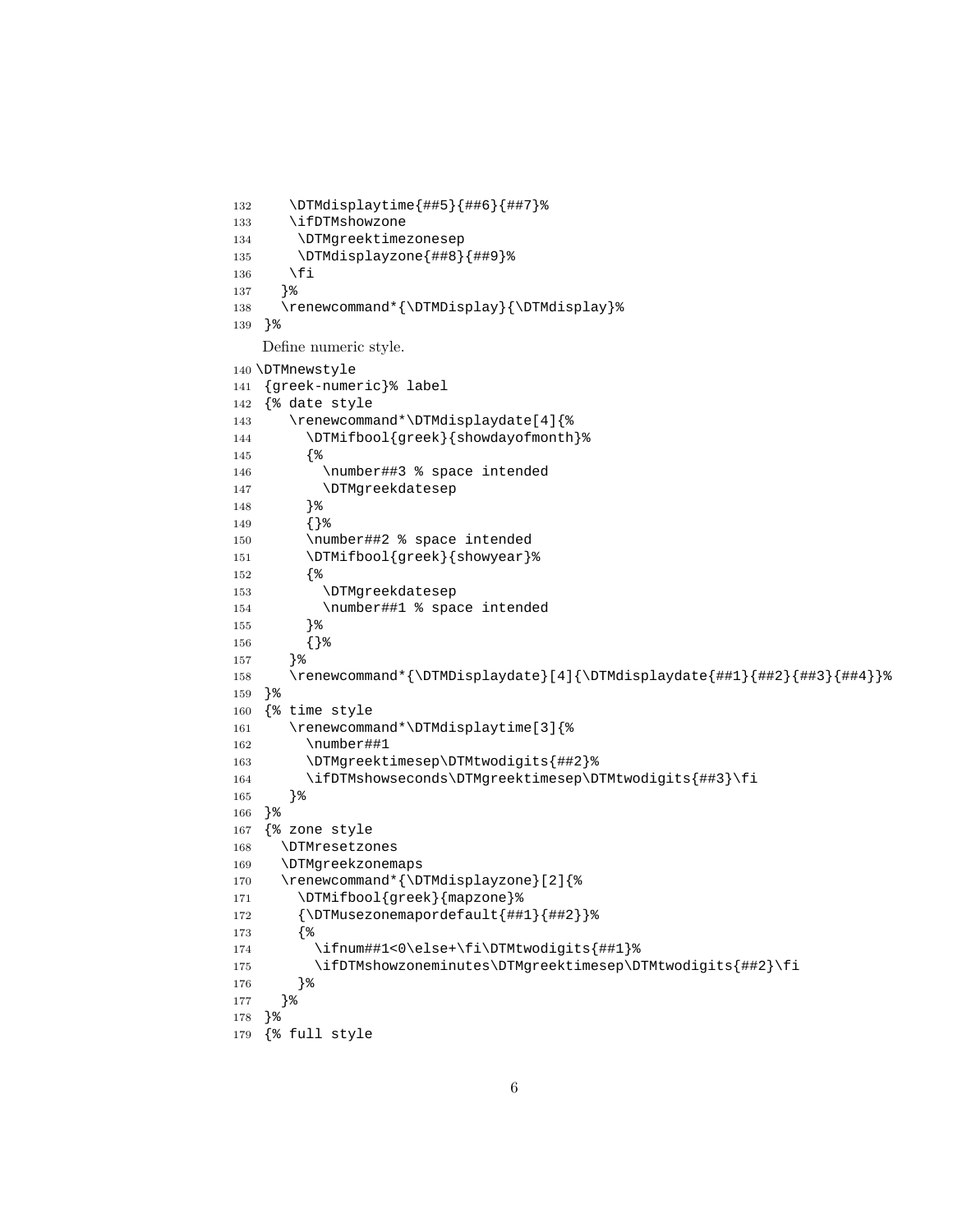```
180 \renewcommand*{\DTMdisplay}[9]{%
                  181 \ifDTMshowdate
                  182 \DTMdisplaydate{##1}{##2}{##3}{##4}%
                  183 \DTMgreekdatetimesep
                  184 \fi
                  185 \DTMdisplaytime{##5}{##6}{##7}%
                  186 \ifDTMshowzone
                  187 \DTMgreektimezonesep
                  188 \DTMdisplayzone{##8}{##9}%
                  189 \fi
                  190 }%
                  191 \renewcommand*{\DTMDisplay}{\DTMdisplay}%
                  192 }
\DTMgreekzonemaps The time zone mappings are set through this command, which can be redefined if
                   extra mappings are required or mappings need to be removed.
                  193 \newcommand*{\DTMgreekzonemaps}{%
                  194 \DTMdefzonemap{02}{00}{EET}%
                  195 \DTMdefzonemap{03}{00}{EEST}%
                  196 }
                     Switch style according to the useregional setting.
                  197 \DTMifcaseregional
                  198 {}% do nothing
                  199 {\DTMsetstyle{greek}}
                  200 {\DTMsetstyle{greek-numeric}}
                     Redefine \dategreek (or \date⟨dialect⟩) to prevent babel from resetting
                   \today. (For this to work, babel must already have been loaded if it's required.)
                  201 \ifcsundef{date\CurrentTrackedDialect}
                  202 {%
                  203 \ifundef\dategreek
                  204 {% do nothing
                  205 }%
                  206 {%
                  207 \def\dategreek{%
                  208 \DTMifcaseregional
                  209 {}% do nothing
                  210 {\DTMsetstyle{greek}}%
                  211 {\DTMsetstyle{greek-numeric}}%
                  212 }%
                  213 }%
                  214 }%
                  215 {%
                  216 \csdef{date\CurrentTrackedDialect}{%
                  217 \DTMifcaseregional
                  218 {}% do nothing
                  219 {\DTMsetstyle{greek}}%
```

```
220 {\DTMsetstyle{greek-numeric}}%
```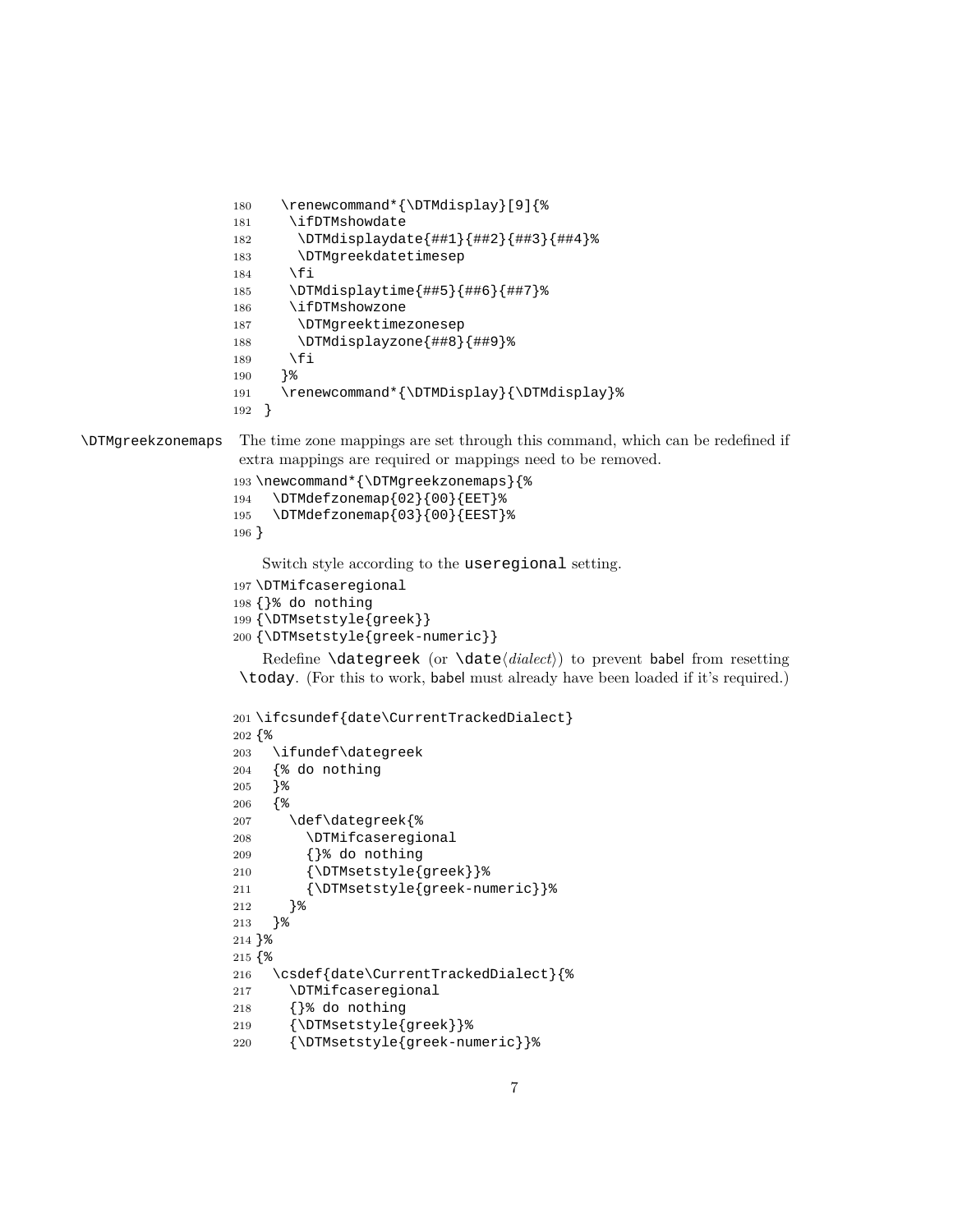}% }%